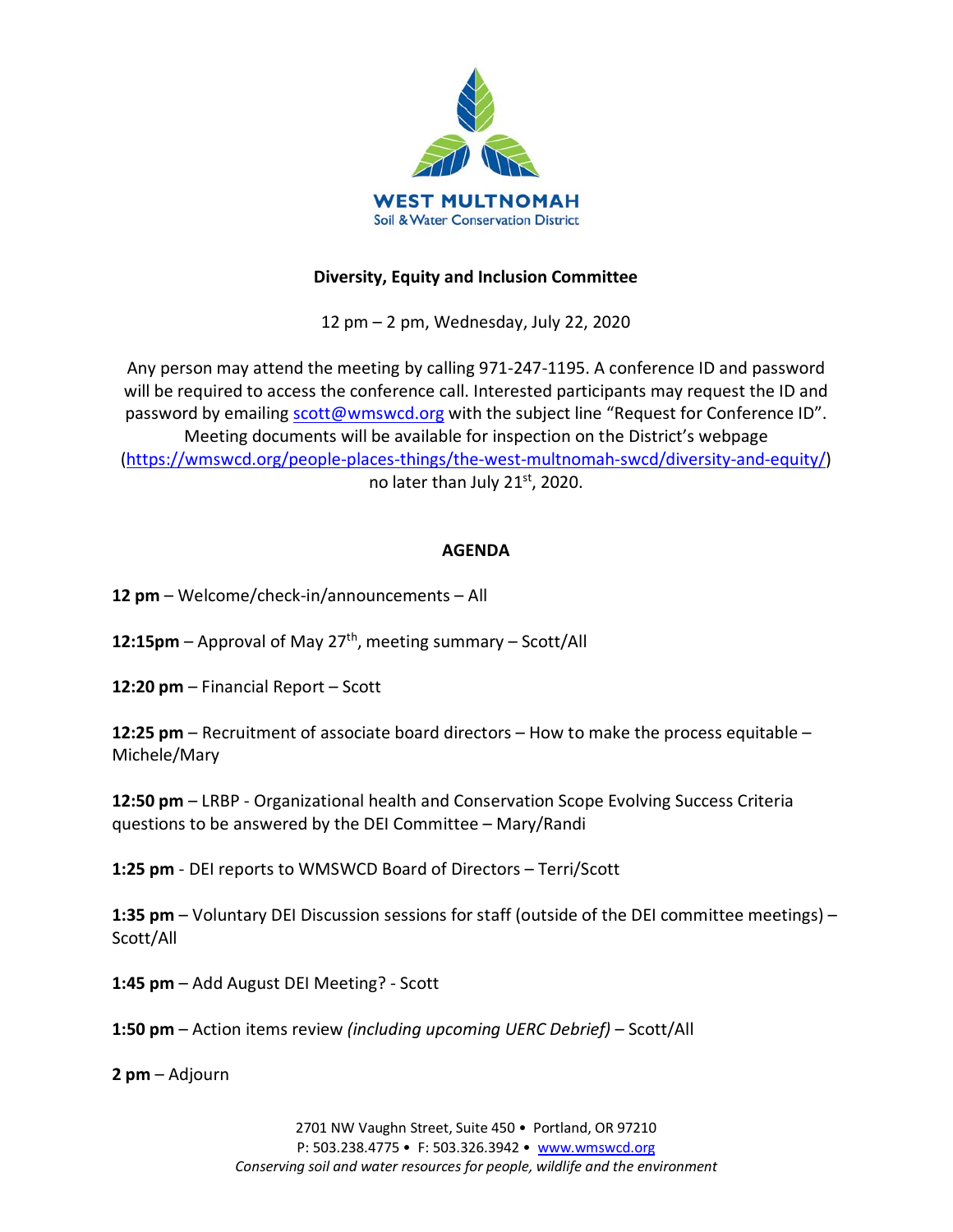## **DRAFT -- WMSWCD Diversity, Equity and Inclusion (DEI) Committee Meeting Summary – DRAFT May 27, 2020 Noon to 2:00 pm, WMSWCD Conference Call**

**Attending:** Scott Gall (Chair); Michele Levis, Mary Logalbo, Renee Magyar, Randi Razalenti, Laura Taylor

**Welcome/Check-In/Equity Shares --** The following announcements were shared.

Mary shared that Cole will be updating our District area map with demographic data collected from local schools as suggested at the March DEI Committee meeting. Mary reached out to her former professor and Indi Keith about picking up where they left off with peer review for the *Whose Land is Our Land?* paper, and her professor is onboard, but she has not yet heard from Indi and will keep the Committee posted. Mary also reiterated Terri's message that was emailed to the Committee (because she couldn't attend the meeting) regarding the feedback received from the Board regarding how often and what they want to hear from the Committee [see May Board meeting minutes for details].

• **Action item:** Scott will circle back with Terri and pull in Mary, Michele and Randi to figure out the details of who is charged with doing what and next steps to fulfill the Board's request. Michele will look at the May Board meeting minutes to ensure that all of Terri's notes were captured before the June Board meeting.

Laura briefly discussed some of the horrible news lately regarding the unjust treatment and killing of black men around the country and is thinking about this while we explore our own work in this Committee. Randi announced that the gender/pronoun training discussed at the March DEI Committee meeting is going to be facilitated by Cliff Jones and Alexis Millett, and is called *Deepening our Understanding of Gender*. Based on feedback from the trainers, it's been decided that the Board and staff will have separate trainings to ensure that we are getting the most out of the training by making sure that everyone is as comfortable as possible and recognizing that there is a different staff culture and board culture. The staff will have the full 4-hour training as soon as possible remotely (ideally broken up over two days, two hours at a time). The Board will have a higher level shorter training (likely two hours) later in the winter. Because the microaggression training for the Board was already in the works and will address some of the concerns that would come up in the gender/pronoun training, as well as the workload the Board has in relation to the Long Range Business Plan update, it was determined it would be best if this training can take place later when the Board will be alleviated of some of their duties and will likely result in more participation.

**Approval of the March 2020 Meeting Summary** – Scott left one item highlighted from the original notes taken because Randi and Scott were uncertain what the word "this" referred to from Laura's original notes. Change "Now these are developed, and the LRBP plays a main role in doing this" to "Now the LRBP plays a main role in further developing DEI goals". Change the last line of the notes to be more accurate to read "Notes taken by Laura Taylor, partially edited by Randi Razalenti, and finalized by Scott Gall." The Committee approved the minutes with the above changes.

**Financial Report –** Scott reported that all is looking good with the Committee budget and noted some expenses that have occurred since the March meeting. Randi announced that through the end of the fiscal year we will continue to track expenses that came out of the Committee's budget and moved to other budgets as originally requested in order to remain consistent through the fiscal year. We will only be tracking the DEI Committee expenses starting July 1.

• **Action item:** Michele Levis will correct Capacity Partnership invoice to be entered under the DEI class code (it was accidentally approved as a Communications expense, and therefore entered as such).

**UERC Debrief –** Scott compiled take homes from those that went to UERC regarding the keynote morning and afternoon speakers and the lunchtime topic lead by Mary and Indi. The Committee discussed some of the take homes, acknowledged what we could do to improve, what we are doing that is working that we want to keep doing and potentially expand upon, and potential next steps. The major points listed below will be shared at the June 1<sup>st</sup> All-Staff meeting.

- Organizational goal to go beyond *welcoming* of diverse communities to *belonging* of diverse communities in our organization. Shift our messaging to reflect this.
- Having an equity lens isn't equal to having diverse leadership in decision making.
	- o Hiring people of color at the leadership level is desirable.
	- o The most immediate opportunity for the District to involve a person of color at the leadership level is the recruitment of an Associate Director to serve on the Board to replace Susan Weedall, who recently moved out of the District and therefore can no longer serve in that role.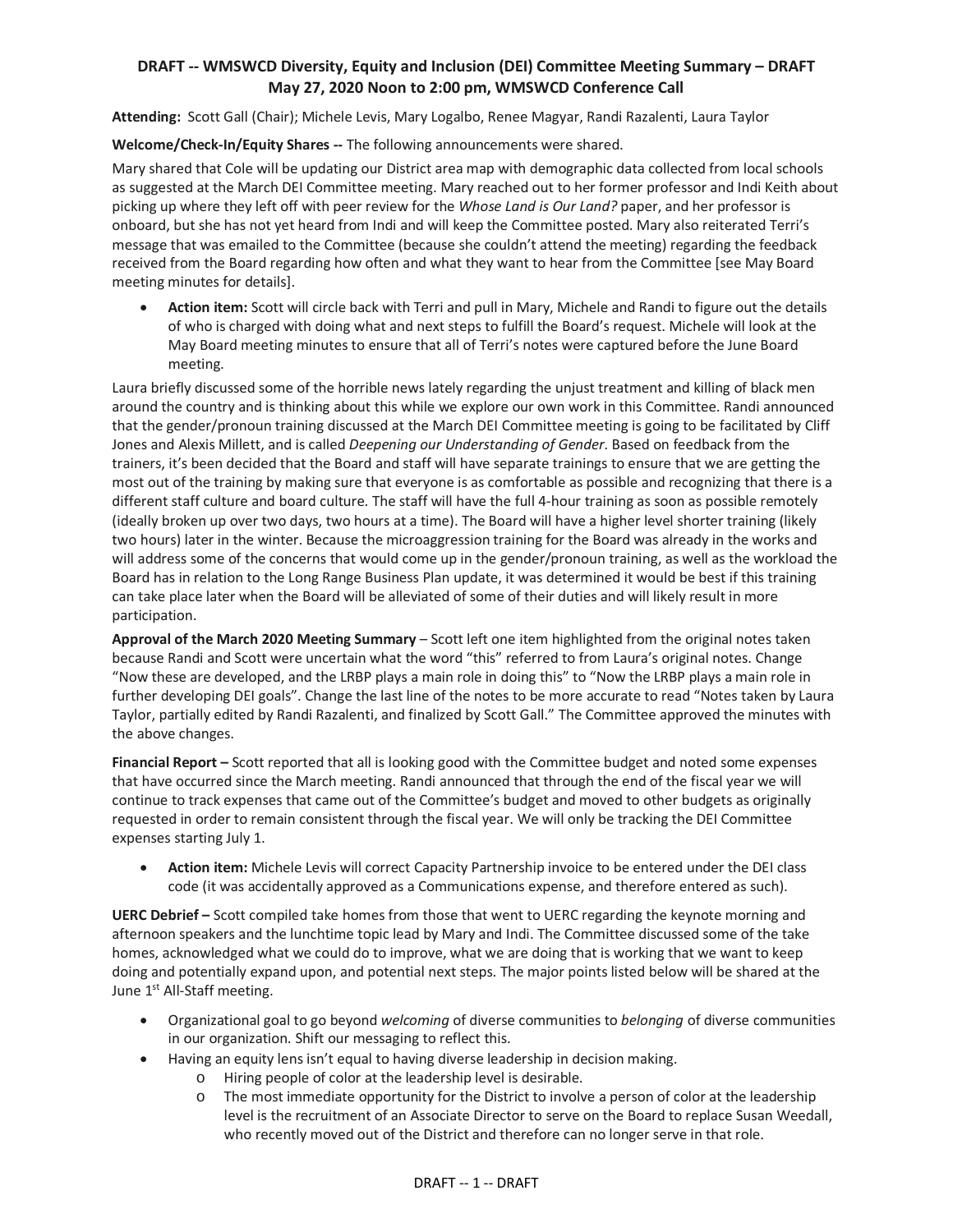#### **DRAFT -- WMSWCD Diversity, Equity and Inclusion Committee Meeting Summary – DRAFT May 27, 2020 Noon to 2:00 pm, WMSWCD Conference Call**

- o Mary is working on creating an Advisory Committee to help with the LRBP, and is hopeful this Advisory Committee could serve beyond the LRBP.
- Integrating communities of color in our work in multiple ways. We do this now, and should continue to explore opportunities to expand on this.
- When leading a discussion about our equity work, pausing at the beginning of the discussion to acknowledge privileges, the role that you play, and what is being done to include diverse perspectives from the community.
- When people of color are hired onto our staff and become board members, it is crucial that they are not targeted as "having all the answers", or doing all the work to uncover white peoples' "blind spots", or putting all the emotional burden and pressure on them to come up with answers simply because of their race.
- Consider a dedicated position to lead in oversight, implementation, and further the District's diversity, equity and inclusion work. This would not replace but rather lead and aid the staff's involvement in this work. Capacity and time restrictions and the desire to do more have been documented in the Organizational Health staff survey as an issue. Though we cannot afford this position in the near future, it is important to document the desire and ideas for such a role should the budget allow for this position, as this could be a major step toward organizational health.

**Recruitment of Associate Board Directors –**The last recruitment took place in 2015, which led to Susan Weedall, Finlay Anderson, and Jan Hamer joining as Associate Directors. Susan Weedall's recent resignation from the Board due to moving out of the District is prompting the District to look at recruitment tools and efforts for Associate Directors. Michele, Mary and Terri wanted to get input from the DEI Committee regarding the application to becoming an Associate Director of the Board. The Associate Director policy (adopted by the Board) and Guidelines for Appointment of Associate Directors (not adopted) was shared for reference. The Committee quickly recognized potential barriers in this document, particularly in the Policy regarding a certain number of meetings being attended in advance, and in the Guidelines in having to have a conservation project completed with the District. The DEI Committee will have future opportunities to make recommended revisions to this document as well as provide guidance for recruitment efforts to the Board. Special Districts Association of Oregon (SDAO) sent the District a Board Member Recruitment Toolkit in October 2019 that Jim Cathcart flagged needed to be reviewed by the DEI Committee before it was ever used. This has been a backburner item, but can be brought to the forefront in the near future.

• **Action items:** Scott to include an agenda topic at the July DEI Committee meeting to make recommendations on revisions to the Associate Director Policy and Guidelines for Appointment of Associate Directors. Randi to track down an electronic version of the SDAO Board Member Recruitment Toolkit so it can be shared remotely with the DEI Committee to review in the near future.

The following recommendations were made for the Associate Director Application:

- Take out the word "how" from the first question, so it reads "Have you interacted with the District in the past?" Consider any further language that demonstrates the reason this question is being asked – if this question is only asked for informational purposes, it shouldn't read as though someone is being scored on this question.
- Move the first question down to later in the application. If someone has limited experience working with the District, it would be best to not have that be the first item that the applicant is acknowledging in themselves nor the first item that the Board is learning about the applicant. We want to expand who we are working with, and in order to do this changing the priority of when this question is asked may lessen any perceived notion that this is the top priority.
- Include a question about abilities to build inclusive environments.
- **Action item:** Michele and Mary will talk with Terri and Leadership some more to get a plan going forward.

## **Action Item Review – See above action items in bold.**

**Next Meeting:** Noon to 2:00 pm, July 22nd.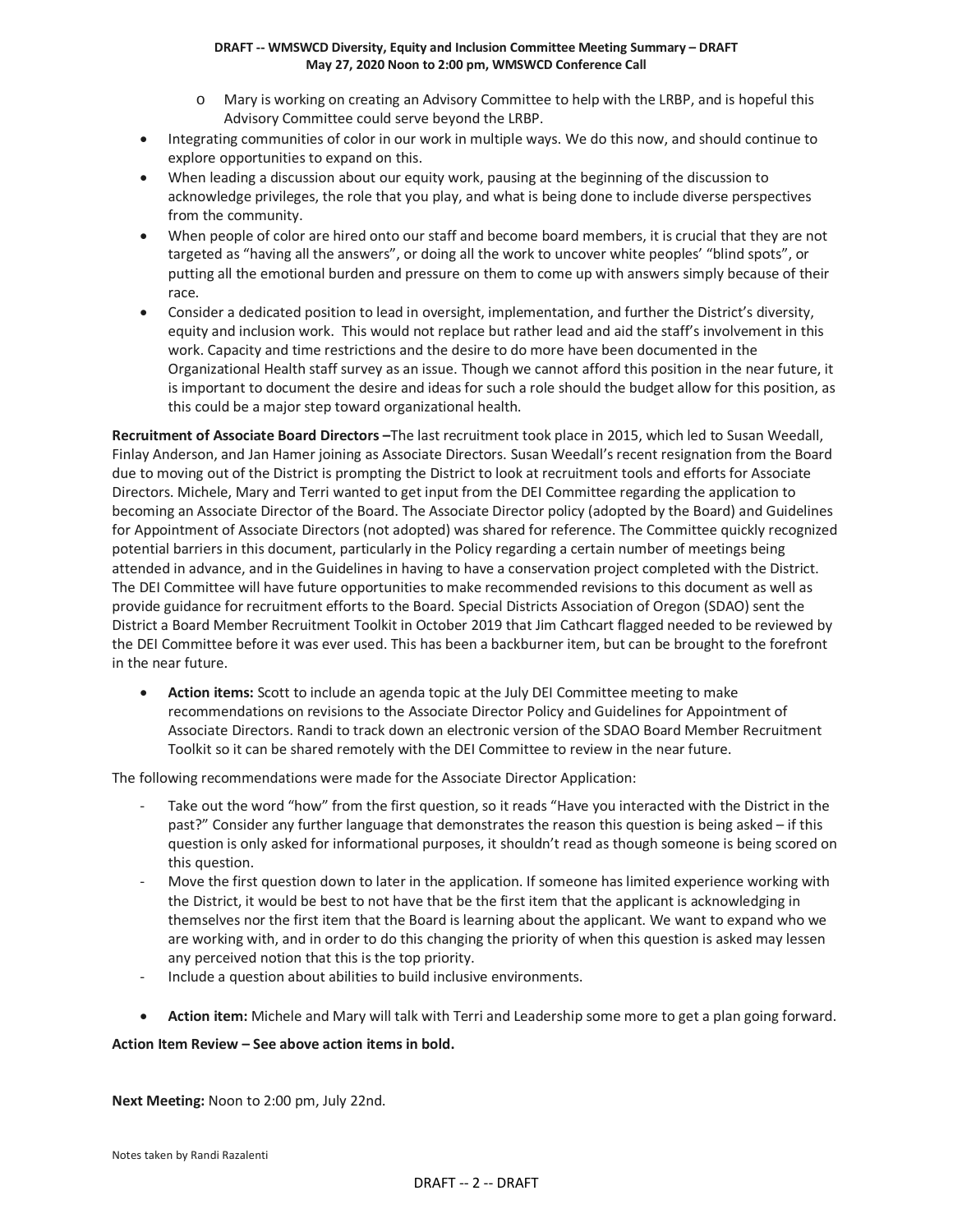## **West Multnomah Soil & Water Conservation District DEI Detail Report**

 **July 2019 through June 2020**

|                  | Date       | Name                                     | Memo                                                                                                      | <b>Account</b>                  | Amount    |
|------------------|------------|------------------------------------------|-----------------------------------------------------------------------------------------------------------|---------------------------------|-----------|
| Jul '19 - Jun 20 |            |                                          |                                                                                                           |                                 |           |
|                  | 06/16/2020 | Capacity Building Partnerships, LLC      | <b>LRBP</b> consulting                                                                                    | Long Range Business Plan Update | 935.00    |
|                  | 05/31/2020 | <b>ADP</b>                               | Payroll                                                                                                   | Interns                         | 1,617.00  |
|                  | 05/15/2020 | <b>ADP</b>                               | Payroll                                                                                                   | Interns                         | 1,452.00  |
|                  | 04/30/2020 | <b>ADP</b>                               | Payroll                                                                                                   | Interns                         | 1,501.49  |
|                  | 04/15/2020 | <b>ADP</b>                               | Payroll                                                                                                   | Interns                         | 1,823.25  |
|                  | 03/31/2020 | <b>ADP</b>                               | Payroll                                                                                                   | Interns                         | 0.00      |
|                  | 03/31/2020 | Center for Diversity and the Environment | Consultation on Internship recruitment                                                                    | <b>Recruiting Expenses</b>      | 500.00    |
|                  | 03/31/2020 | Capacity Building Partnerships, LLC      | <b>LRBP</b> consulting                                                                                    | Long Range Business Plan Update | 3,952.50  |
|                  | 03/15/2020 | Ping Khaw                                | LRBP: CELs summary reports and debriefings<br>Indi Keith worked on UERC paper: Whose Land                 | Long Range Business Plan Update | 2,205.00  |
|                  | 03/15/2020 | <b>ADP</b>                               | <b>DEI</b> related<br>Indi Keith worked on UERC paper: Whose Land                                         | Interns                         | 165.06    |
|                  | 02/29/2020 | <b>ADP</b>                               | <b>DEI</b> related<br>UERC registration: Indi Keith (presenting on                                        | Interns                         | 70.74     |
|                  | 02/28/2020 | <b>ML-Credit Card</b>                    | behalf of the District)                                                                                   | Staff Development               | 45.00     |
|                  | 02/27/2020 | Ping Khaw                                | LRBP: CELs surveys                                                                                        | Long Range Business Plan Update | 3,773.00  |
|                  | 02/15/2020 | <b>ADP</b>                               | Indi Keith worked on UERC paper: Whose<br>Land? DEI related                                               | Interns                         | 149.34    |
|                  | 02/12/2020 | Ping Khaw                                | LRBP: CELs surveys                                                                                        | Long Range Business Plan Update | 6,174.00  |
|                  | 01/31/2020 | <b>ADP</b>                               | Indi Keith worked on UERC paper: Whose<br>Land? for .75 hour<br>beverages for LRBP interview meeting with | Interns                         | 11.79     |
|                  | 01/31/2020 | Susan Weedall                            | Greg Malanowski<br>FY19-20 Partner Funding Pmt. 2 of 2,                                                   | Long Range Business Plan Update | 6.80      |
|                  | 01/13/2020 | Friends of Tryon Creek                   | <b>Connecting Traditional Lands Day</b><br>Indi Keith work on research paper publication                  | Partner Support                 | 250.00    |
|                  | 12/15/2019 | <b>ADP</b>                               | vetting<br>Long Range Business Plan Update CEL LRBP<br>19-21 (November planning, orientation,             | Interns                         | 102.18    |
|                  | 11/29/2019 | Ping Khaw                                | sessions, etc.)                                                                                           | Long Range Business Plan Update | 3,528.00  |
|                  | 11/29/2019 | <b>ML-Credit Card</b>                    | LRBP: CEL orientation, drinks and desserts                                                                | Long Range Business Plan Update | 19.11     |
|                  | 11/29/2019 | <b>ML-Credit Card</b>                    | LRBP CEL orientation food<br>FY19-20 Partner Funding Pmt. 1 of 2,                                         | Long Range Business Plan Update | 153.00    |
|                  | 08/01/2019 | Friends of Tryon Creek                   | <b>Connecting Traditional Lands Day</b>                                                                   | Partner Support                 | 250.00    |
| Jul '19 - Jun 20 |            |                                          |                                                                                                           |                                 | 28,684.26 |

**Jul '19 - Jun 20**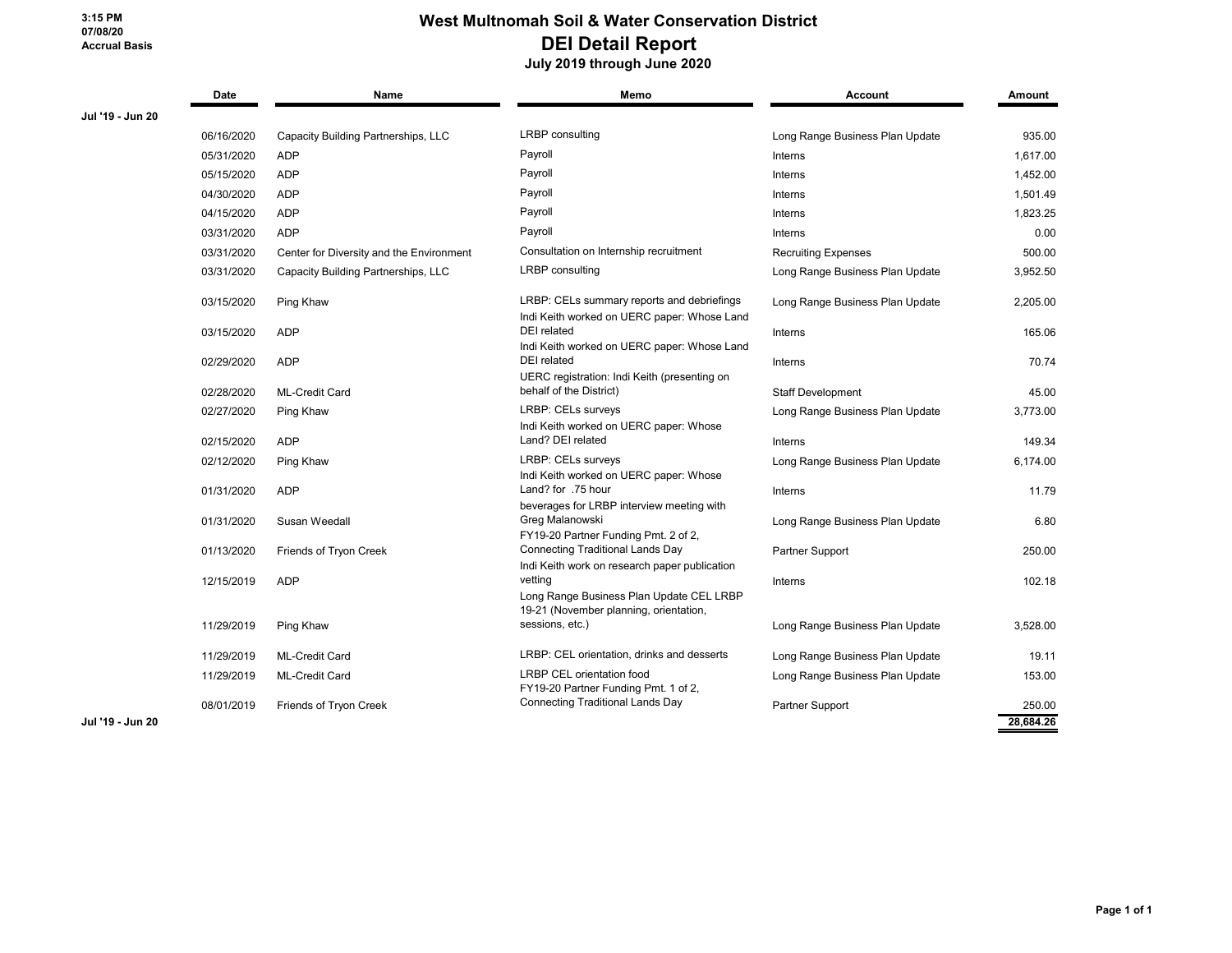

# Resolution of the West Multnomah Soil & Water Conservation District Resolution #2020-01-21 Adopting Board Duties and Responsibilities and Meeting Rules of Order Policy

WHEREAS, it is the policy of the board of directors of West Multnomah Soil & Water Conservation District (District) to exercise those powers granted to it, and to carry out those duties and responsibilities assigned to it by law, in such <sup>a</sup> way as to best meet the needs of the District;

WHEREAS, the District would like to formally adopt meeting rules of order allowing board meetings to be informational, productive, efficient, and effective, ensuring that everyone is heard and timely decisions are made;

NOW, THEREROFRE, BE IT RESOLVED that the District hereby adopts the Board Duties and Responsibilities and Meeting Rules of Order Policy, attached to this Resolution and incorporated herein by reference.

APPROVED AND ADOPTED BY THE BOARD OF DIRECTORS THIS 21st DAY OF JANUARY, 2020.

Board Vice-Chair

Date

ATTEST:

Shawn Looney, Board Secretary Weston Miller, Treasurer

121/20

Date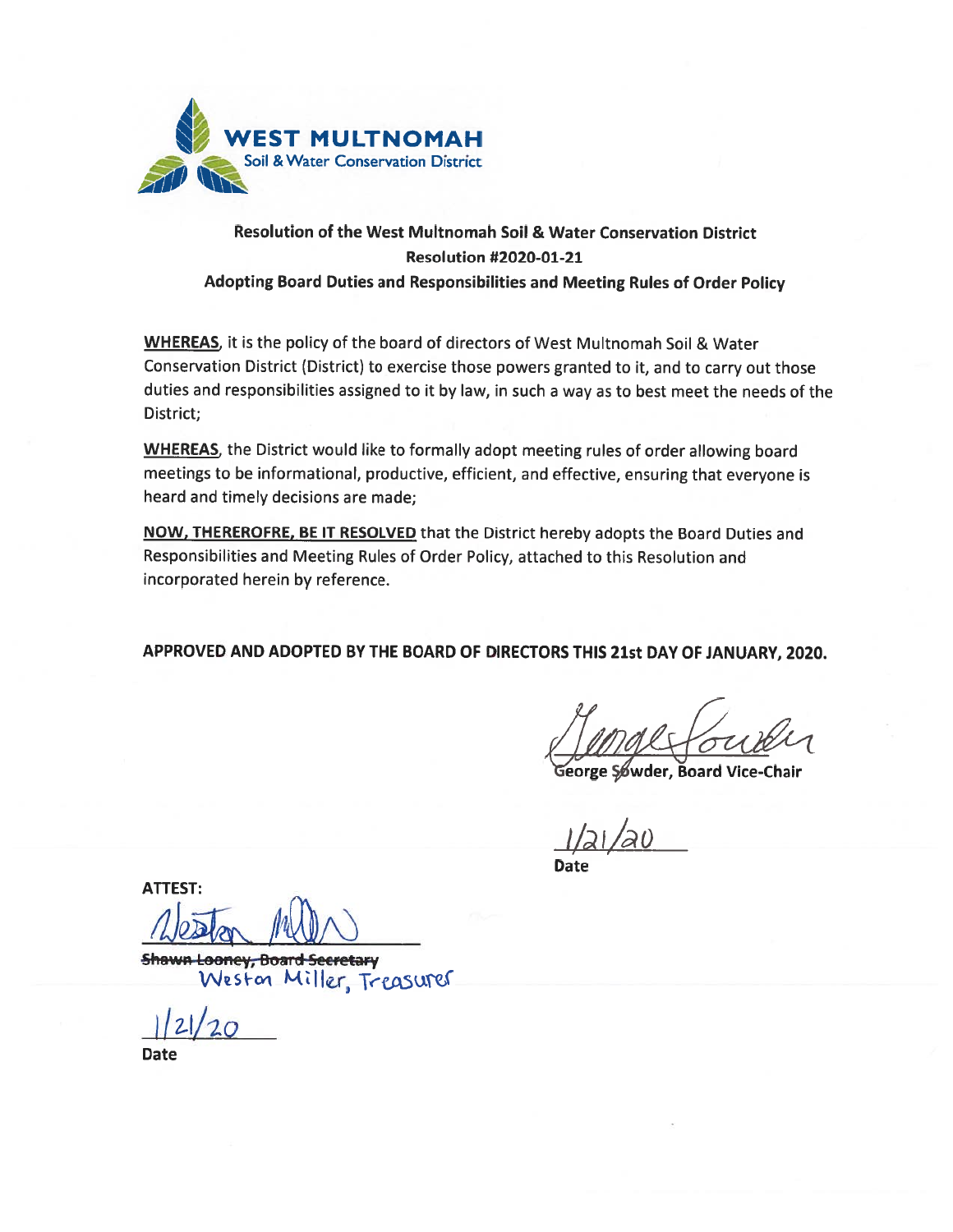# West Multnomah Soil & Water Conservation District Board Duties and Responsibilities and Meeting Rules of Order Policy

### Meeting the Needs of the District

It is the policy of the board of directors to exercise those powers granted to it, and to carry out those duties assigned to it by law, in such <sup>a</sup> way as to best meet the needs of the district. ORS 568.550 outlines the general statutory powers granted to conservation district boards. Individual directors do not have individual powers and authorities under statute, unless granted by the conservation district board. Individual directors may be given authority or power to act on behalf of the board for specific limited tasks. This authority or power is granted through board action (resolution, motion, or policy) and must be recorded in the conservation district board meeting minutes. Conservation district boards may choose to limit or gran<sup>t</sup> authorities to individual directors relating to different actions, such as:

- Staff supervision.
- Obligating conservation district funds.
- •Serving as <sup>a</sup> conservation district spokesperson for public presentations, media.
- Managing projects.
- • Obligating or committing conservation district staff time or other conservation district resources.
- Signing documents.

#### Formulation and Interpretation of District Policy

Board members only have the right and responsibility to participate in board meetings and vote on district matters as par<sup>t</sup> of the board. The most important activity of the board in performing this responsibility is the formulation and interpretation of district policies.

To this end, the board shall establish policy, reserving to itself all authority and responsibility not directly assigned to other district officers and personnel.

#### Management and Communication between Board and Staff

The primary responsibility of the Board is to make policy level decisions for the district. Management of the daily operations and staff is the responsibility of the district manager. Unless otherwise authorized by <sup>a</sup> quorum of the board, no individual board member may direct or order <sup>a</sup> staff member on any matter that relates to the daily operations or administrative activities of the district. Moreover, unless otherwise authorized by the board, no individual board member may order, direct, or conduct any review of personnel records of any staff member or any other record that is exemp<sup>t</sup> under Public Records Law. Any communications relative to district business must be directed to the board chair, who will then communicate the question, reques<sup>t</sup> or concern to the district manager.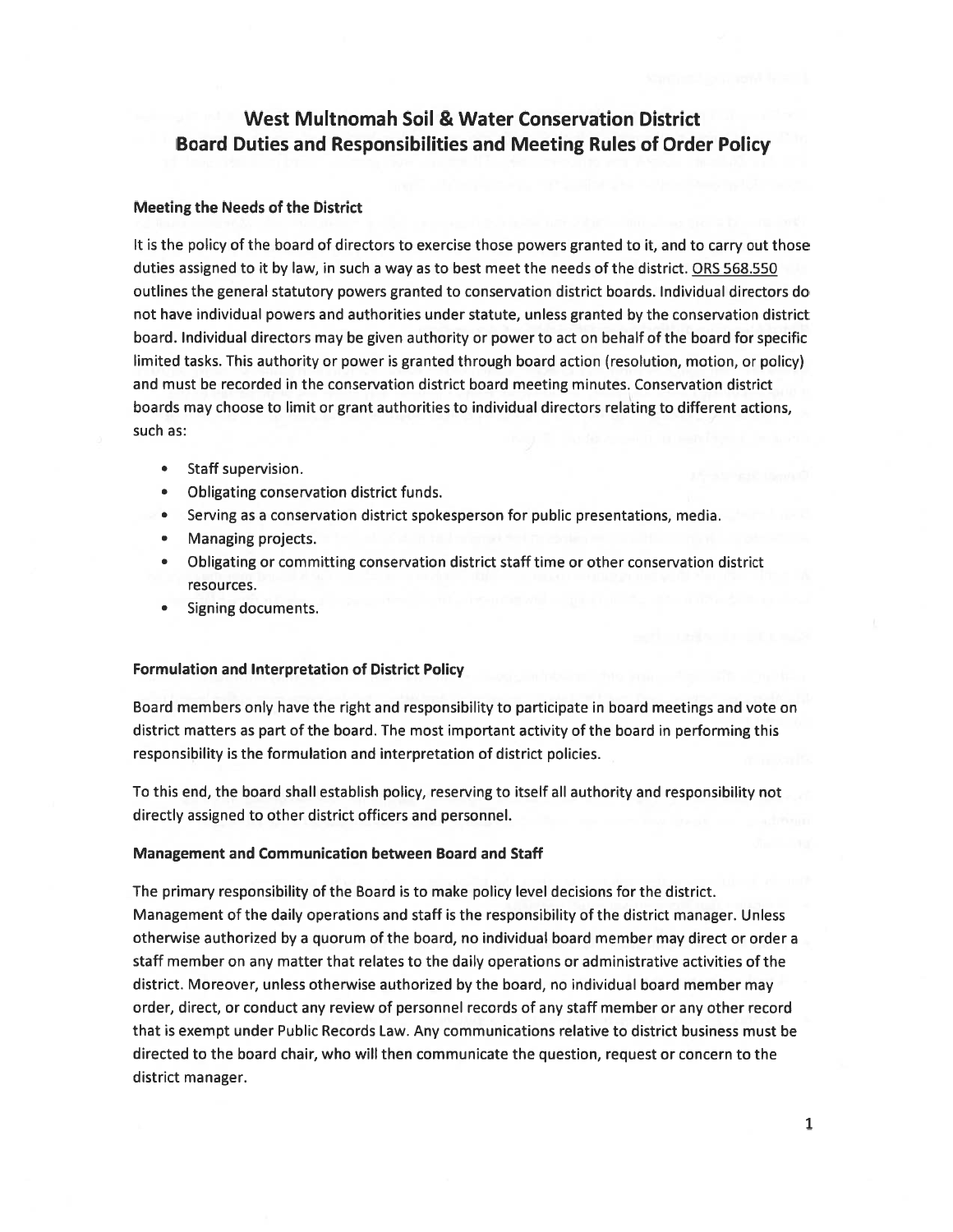### Board Meeting Conduct

The Chair shall preside at board meetings using parliamentary procedure. See Exhibit A for the Rules of Order followed by the district. In the Chair's absence, the Vice-Chair shall preside. If both the Chair and Vice-Chair are absent, any other member of the board may preside. Board members shall be respectful of one another and follow the direction of the Chair.

They should avoid persona<sup>l</sup> attacks and keep discussions on policy, not individuals. Meetings shall be conducted in such <sup>a</sup> manner as to provide <sup>a</sup> full and fair opportunity for discussion of the issues in an efficient and timely manner. Any decision of the Chair or other presiding officer at the meeting may be overridden by <sup>a</sup> majority vote of the board.

### Board Members Authorized By Official Board Action Only

Board members have no authority to act on behalf of the board without delegation of authority from a quorum of the board. Likewise, no individual board member may speak for or on behalf of the Board or district, excep<sup>t</sup> as authorized to do so by official board action as recorded in the official minutes, guidelines, or policies of the district.

### Ethical Standards

Board members act as representatives of the citizens of the district. Therefore, board members shall adhere to the highest ethical standards in the conduct of district business.

As public officials they are requited to comply with Oregon ethics laws. Each board member should be provided with a copy of the Oregon Government Ethics Commissions Guide for Public Officials.

#### Board Member Education

In order to effectively carry out their duties, board members must be adequately informed. Members are encouraged to attend such conferences and other training programs as the board may authorize.

#### **Discipline**

The Board has the right to enforce its rules and expec<sup>t</sup> ethical and honorable conduct from its members. The Board will make every effort to resolve an issue by speaking to the individual privately.

Should disciplinary action need to be taken, the following actions may be considered:

- A motion that the member must apologize;
- <sup>A</sup> motion that the member must leave for the remainder of the meeting;
- A motion to censure the member; or
- <sup>A</sup> motion to suspend <sup>a</sup> member's rights for <sup>a</sup> designated period of time.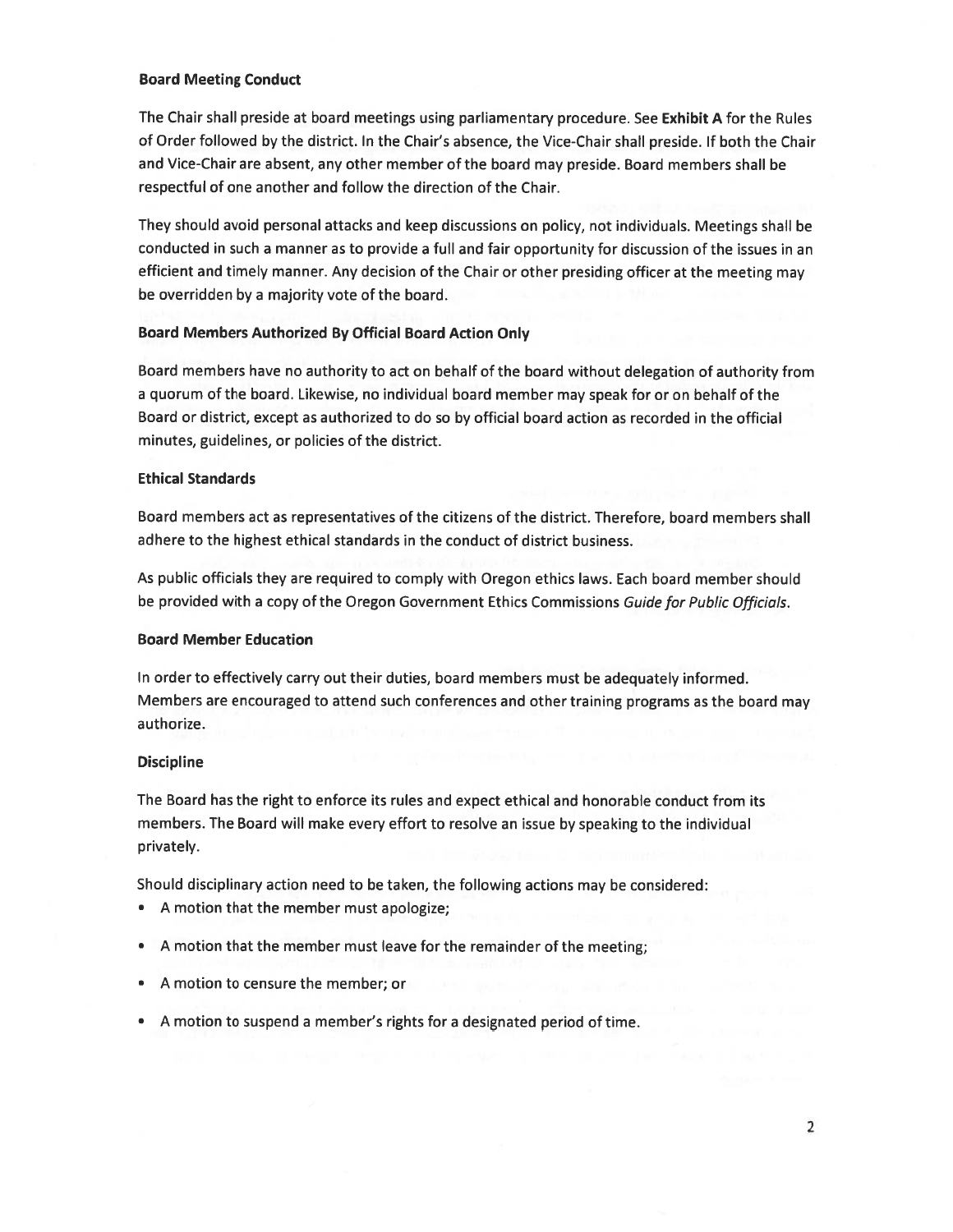#### Governance Responsibilities

### Communications

- Strive for open communications between the board and the district's employees.
- •The board may designate participation of employees on appropriate committees.
- • Solicit ideas, recommendations, and opinions from the employees and communicate the same to the employees.
- • Invite customers, volunteers, partner agencies, and groups to board and committee meetings to explore issues and seek solutions.
- •Respect the opinions of other board members, customers, and partners.
- •Practice active listening to other directors, employees, customers, and others.
- • Keep the public, landowners, other constituencies, county commissioners, legislators, agencies, organizations, funders, and the media informed of district programs, services, achievements, and needs.
- • Recognize that certain information obtained at board meetings may be non-public and confidential, making disclosure <sup>a</sup> breach of trust.

## Financial

- Approve the annual budget, which includes individual project and gran<sup>t</sup> budgets.
- Set policies to ensure fiscal accountability and integrity are maintained.
- •Regularly review the financial status ofthe district.
- Seek additional funding to expand the capacities and services of the district.

## Policies, Plans, and Implementation

- Understand and follow all laws and policies governing the district.
- Approve the annual work plan.
- •Approve the long-range business plan and review or update it annually.
- • Approve policies needed to govern the operations of the district. Recognize the primary responsibility of the board is policy making.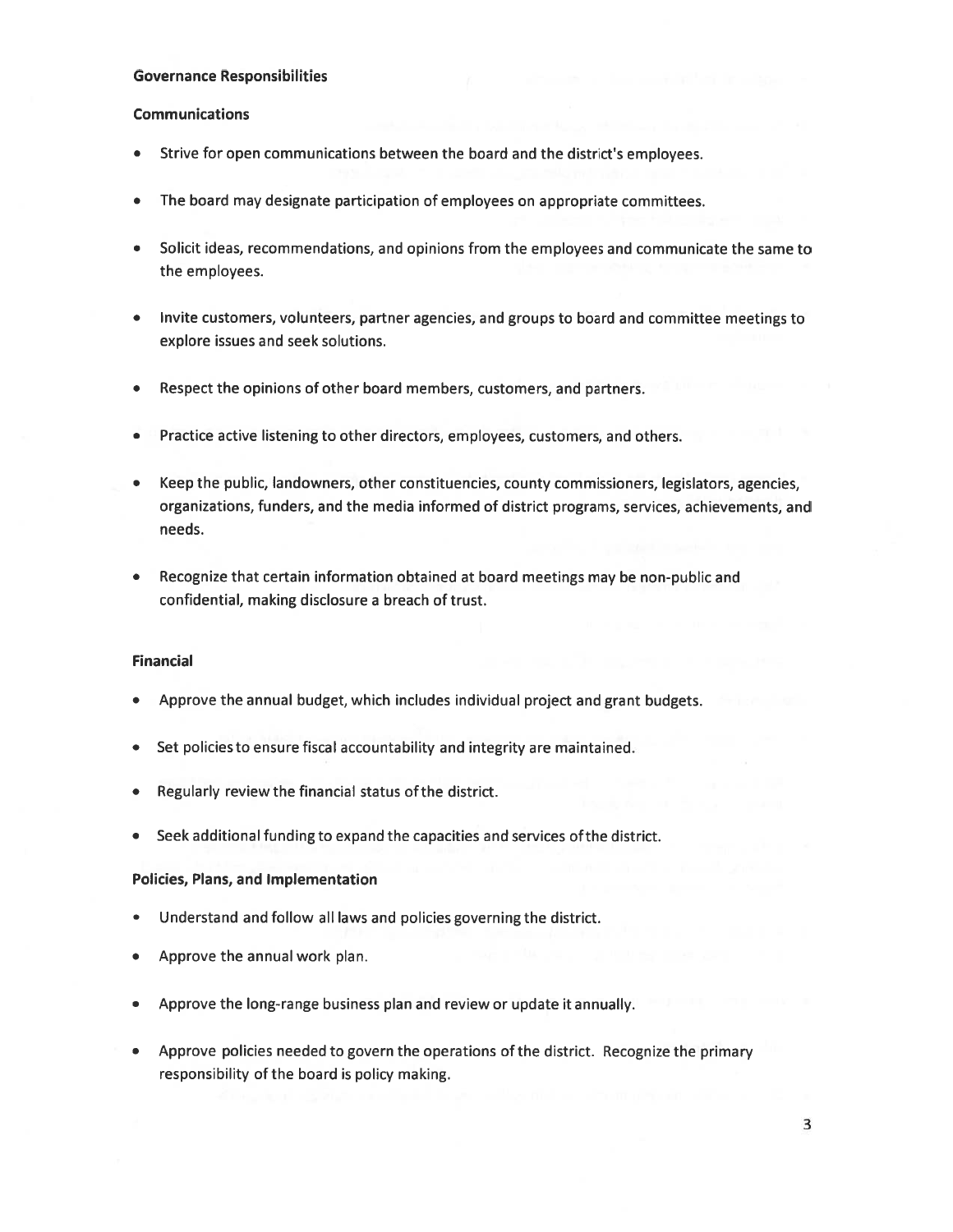- Approve and monitor district projects.
- Receive and act on committee or other group's recommendations.
- Recruit partners tobe involved in planning and decision-making process.
- Approve plans for district operations.
- Implement district programs effectively.
- Identify local conservation needs and work to meet them within the limits of available resources.
- Keepthe district's vision and mission infocus.
- Ensure that program objectives are assigned to the proper planning or implementing sub-groups.
- Where applicable, bring other local governments or community groups into the planning and decision-making process.
- Approve contracts binding the district.
- •Approve major changes in the district's organization or structure.
- Approve board plans of action.
- •Pass district resolutions, or adopt ordinances.

## Management

- •Select board officers and respec<sup>t</sup> their rights and authorities to carry out their duties.
- • Recruit, train, and supervise the district manager and any other employees assigned to the Board based on <sup>a</sup> motion of the Board.
- • Define the duties, responsibilities, authorities, and accountabilities of all board members, officers, district manager, committees, volunteers and any other employees assigned to the Board based on <sup>a</sup> motion of the Board.
- • Authorize officers or other agents to approve contracts, sign written instruments, and take defined financial actions.
- •Assess the capacities, policies, and procedures of the board's operations.
- Hire the district manager.
- •Clearly define the responsibilities and authorities of the district manager to properly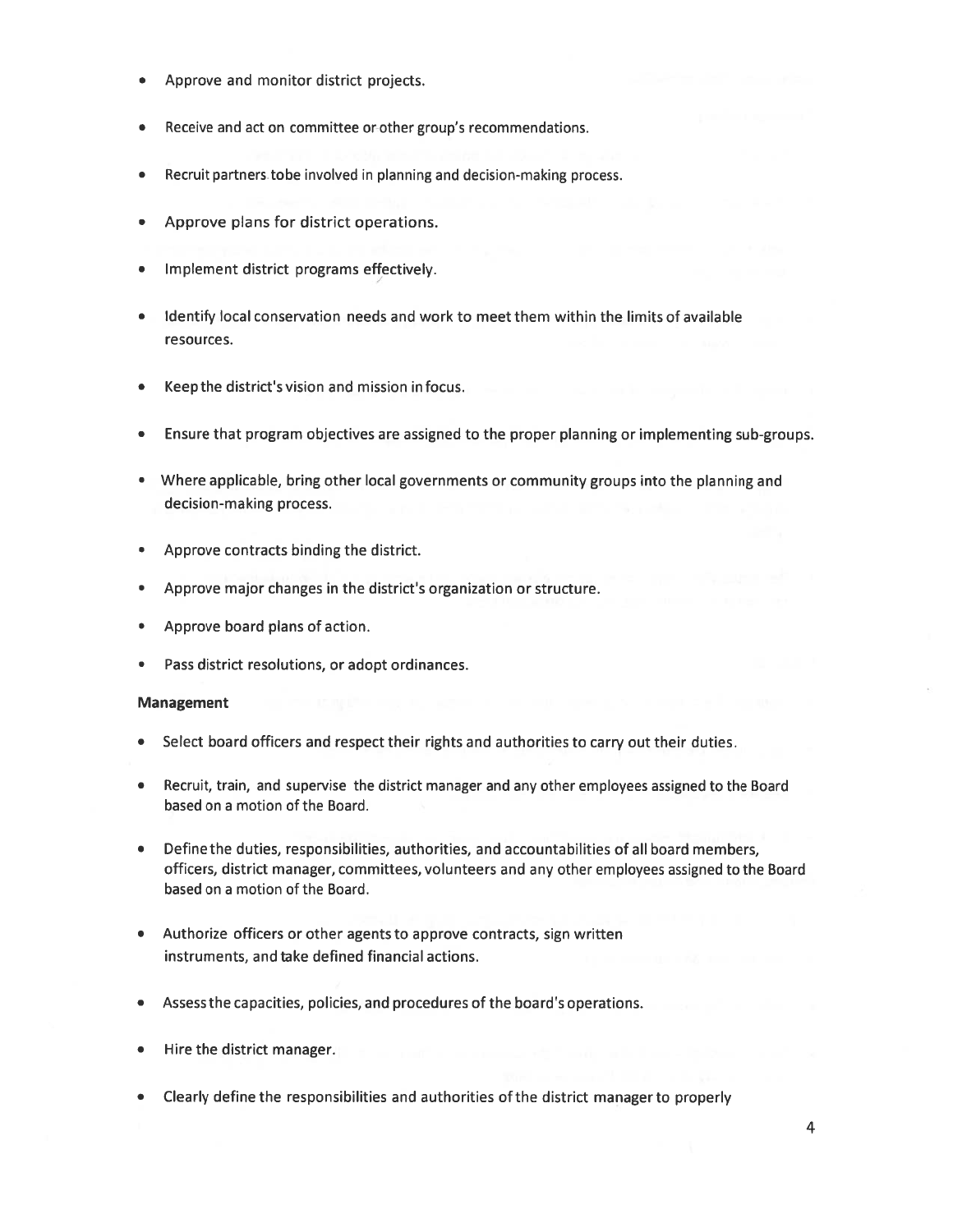manage the district within the board's policies and recognize that directors should not usurp these administrative functions.

- Evaluate the performance of the district manager annually.
- Ensure that employee issues go through proper channels. Do not allow employee problems other than the district manager's to come to the board.
- Ensure the district is in compliance with all federal, state, and local laws.
- Do <sup>a</sup> periodic "self-evaluation" ofthe board's progress toward accomplishing its mission, annual work plan, and long-range business plan.
- • Use workshops, regular boardtraining, and seminarsto gain <sup>a</sup> deeper understanding of issues and develop skills to be effective directors.
- • Be informed about the laws governing howthe board must operate, such as budget, audit, public meetings, contracting laws, etc.
- • Ensurethe board's policies, activities, annual work plan, and long-range business plan are consistent with the policies ofthe Oregon Department of Agriculture, Natural Resources Division and the Oregon Soil and Water Conservation Commission.
- •Develop and carry out the long-range business plan and annual work plan.
- Approve the plan, form, and amount of managemen<sup>t</sup> compensation, that is, salaries, bonuses, vacation, travel, and so on for the district manager.
- Approve the form and amount of reimbursement for board members.
- Provide advice and consultation to managemen<sup>t</sup> on matters within the purview of the board's responsibilities.

#### Employee Relations

- Approve any employee benefit plans.
- Insist that personnel complaints go through <sup>a</sup> proper chain of command. If not resolved, only then should the board ge<sup>t</sup> involved.
- Approve contracts with and between any unions involved with the district.
- Do not allow personnel problems, other than problems with the district manager, to be brought into board consideration.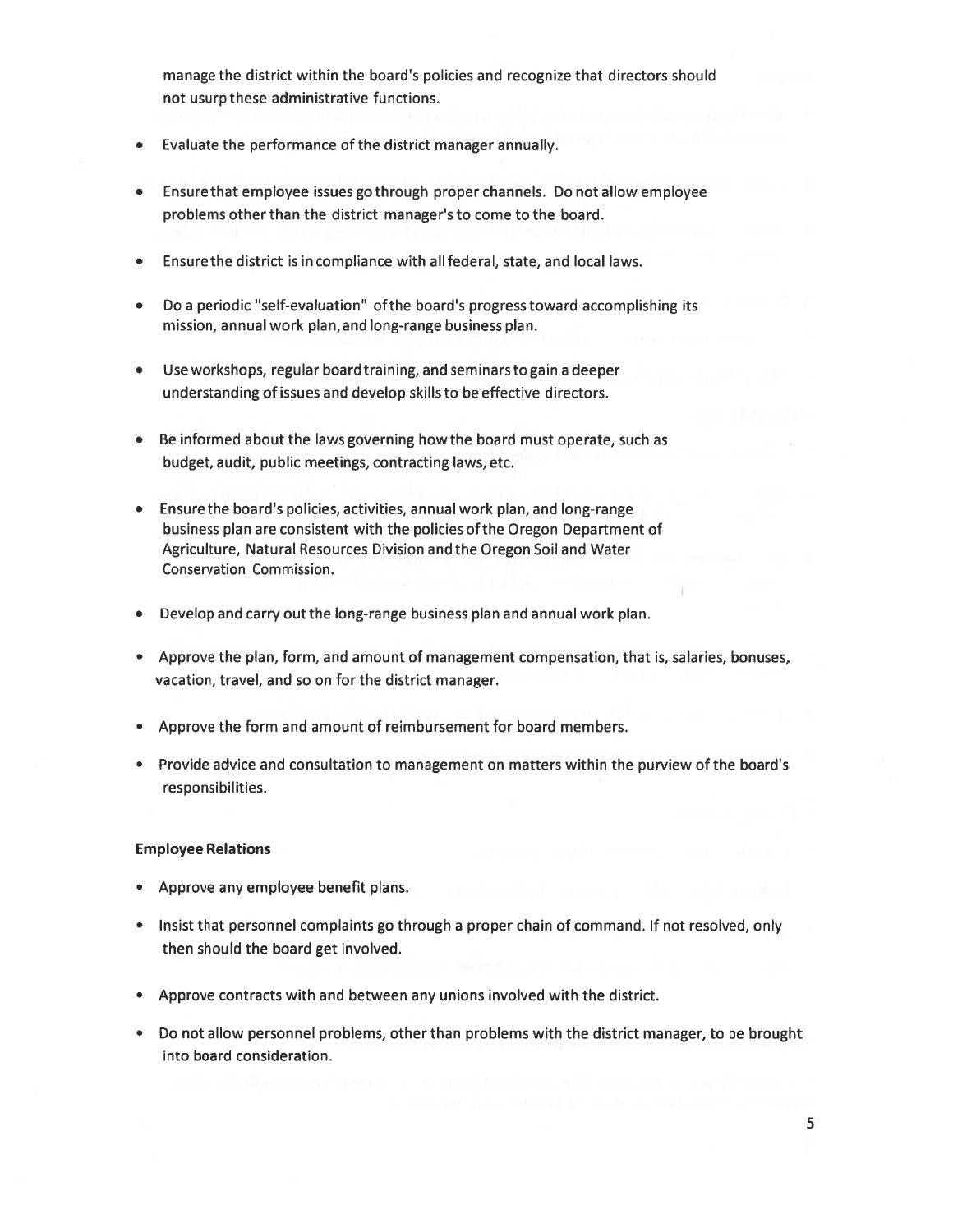#### Control

- • Identify types of information needed by the board to effectively analyze the district's directions and achievements. Create <sup>a</sup> process for collecting and analyzing information.
- •Realize that the citizens within the boundaries of the district are the true "owners" of the district.
- Review and assess the organization's performance against objectives, resources, <sup>p</sup>lans, policies, and services rendered.
- •Analyze major "shortfalls" in achievement.
- Identify obstacles, sense changing needs, and propose new directions or goals.
- Ensure that the district is in compliance with all Federal, state, and local laws.

## Board of Directors

- Motivate board members to accep<sup>t</sup> leadership positions and responsibilities.
- Appoint, change, or abolish committees of the board; define powers and responsibilities of board members and committees.
- Understand individual board members have no legal status to act for the entire board, unless granted such authority by board action and recorded inthe minutes.
- Followall requirements ofthe Oregon Public Meetings Laws; discussions on matters of overall policy outside of regular board meetings can violate the open meetings law.
- Place the needs ofthe public above the personal concerns ofthe board members.
- •Recruit and orient new directors and associate directors.

## Public Accountability

- Keep the public informed on all district matters.
- •Make decisions based on the wishes and needs of the public.
- Spend the district's money with prudence and trust.
- Place the needs of the public above the ambitions of the board or the district.

## Individual Board Officer's and Other Board Member's Responsibilities

The following summarizes the general responsibilities of the board members and officers. More detailed job descriptions for each are maintained by the district.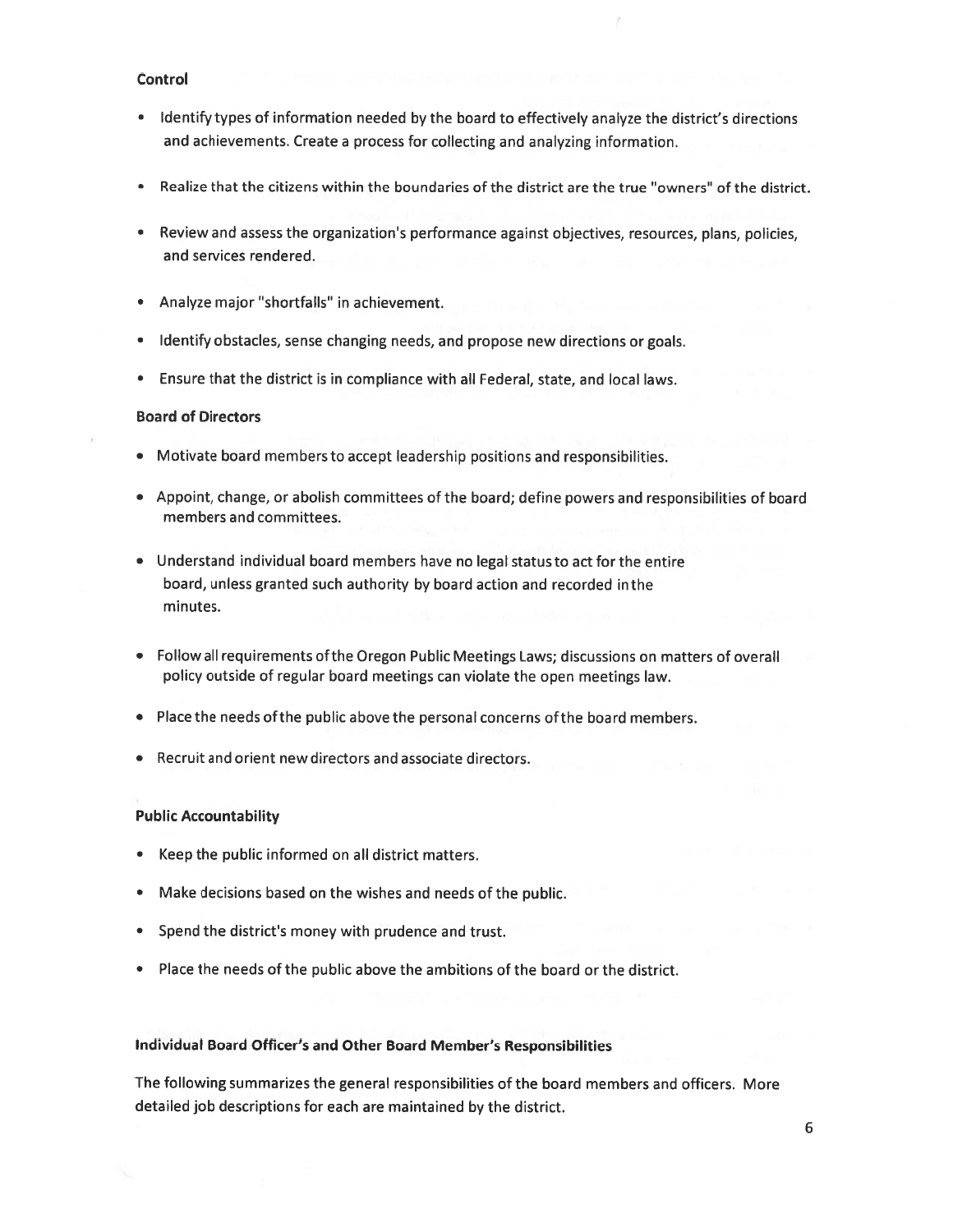#### All Elected and Associate Board Members

- •Attend and actively participate in all board meetings.
- •Come to meetings prepared.
- Carry out committee responsibilities.
- Stay abreast of local conservation issues.
- Attend area and state meetings of the various state associations and other conservation partners.
- Participate in training opportunities.
- • Promote the conservation district's work to local landowners, its constituency, partnering agencies and organizations, legislators, and any decision makers regarding the conservation district's funding.
- Report out regularly on board-related activities.

#### Chair

The chair is selected by the conservation district board to carry out certain leadership functions and responsibilities. The chair is typically given responsibility to:

- •Set meeting agendas. • Request reports.
	-
- •Preside at meetings. **•** Orient new directors. • Appoint committees • Any other functions and
	-

and committee memberships. The responsibilities as determined by the board.

Assign responsibilities.

One of the main roles of <sup>a</sup> chair is to preside at conservation district board meetings. The chair conducts the meeting according to the parliamentary procedures in Exhibit A. Generally the chair entertains motions from other members of the governing body, calls on people to speak, appoints committees if necessary, limits discussion, and facilitates the process to conduct business.

Serving as the chair does not preclude <sup>a</sup> director from voting. In fact, one of the most important functions of an elected official is to participate in the official decision-making process. All directors, including the chair, should vote on all motions and decisions unless there are any compelling circumstances, such as an actual conflict of interest. No statute prohibits any director or the chair from making or seconding <sup>a</sup> motion.

### Vice-Chair

Many conservation districts choose to elect <sup>a</sup> vice-chair as one of its officers. If <sup>a</sup> conservation district decides to have <sup>a</sup> vice-chair, the district should identify the roles and responsibilities for the position. Some of the responsibilities may include:

- Act in place of the chair when needed.
- Serve as chair ofstanding committees.
- Advise the chair on program and policy.
- Arrange special programs for regular board meetings.
- $\bullet$ Other responsibilities defined by the conservation district board.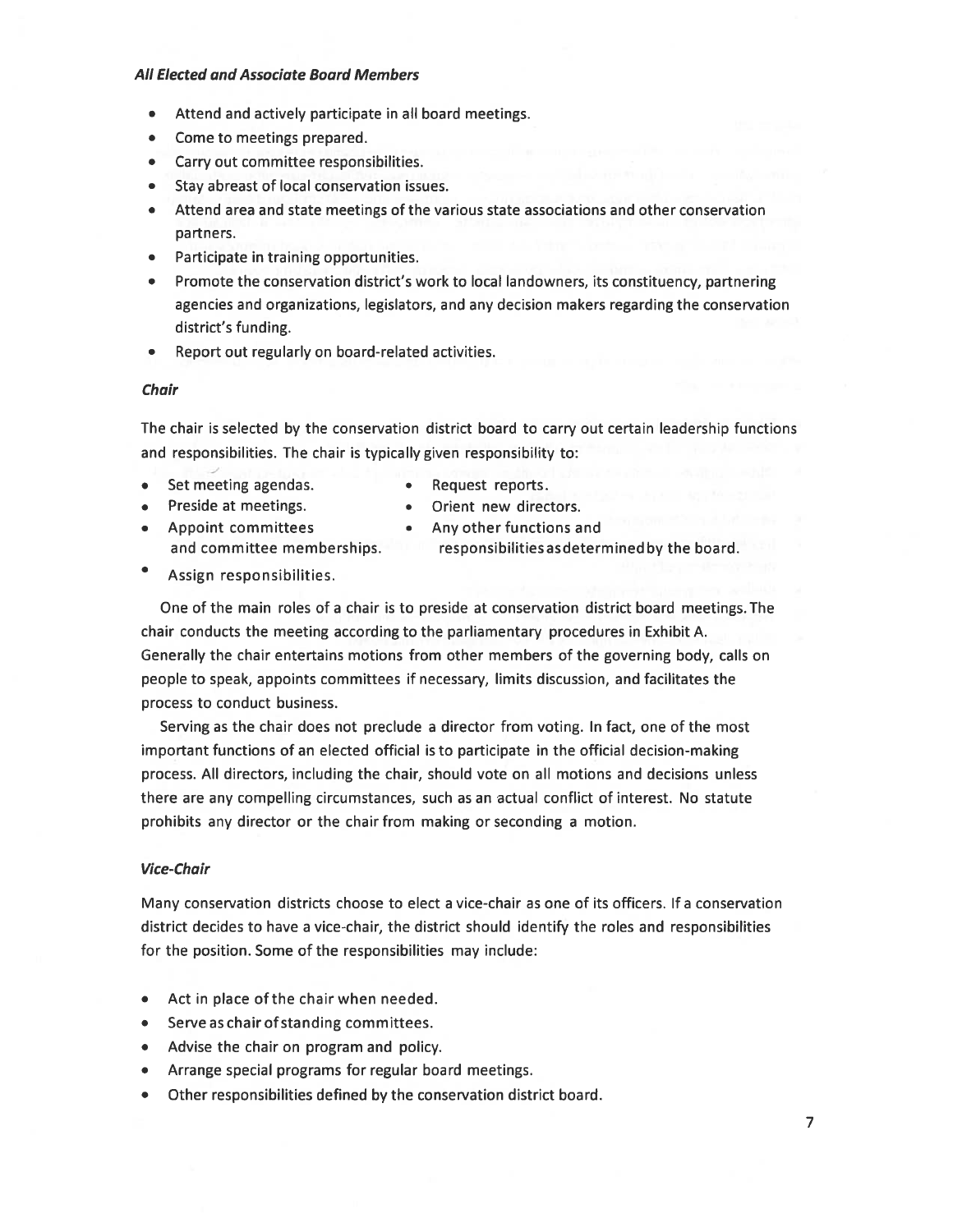#### **Secretary**

Every conservation district must select <sup>a</sup> directorto serve asthe board secretary. However, the conservation districtdirector selected assecretary is not required to perform all secretarial or clerical functions within the conservation district. <sup>A</sup> conservation district board maydelegate secretarial duties to an employee, associate director, contractor, orvolunteer if desired. It common for conservation district staffto record conservation district board minutes and prepare information, agendas, correspondence, reports, and public meeting notices.

#### **Treasurer**

Many conservation districts choose to elect <sup>a</sup> treasurer as one of its officers. Typical functions of <sup>a</sup> treasurer include:

- •Regularly review the conservation district's finances.
- •Serve as chair of the finance committee, which meets as needed.
- Obtain/provide fidelity or surety bonds for persons handling funds (to protect from theft and misuse of conservation district funds.
- •Lead budget development.
- • Review all bank and investment account reconciliation reflecting receipts, deposits, and disbursements of funds.
- •Review and ensure complete financial records.
- •Present financial statements at conservation district board meetings.
- •Other responsibilities defined by the conservation district board.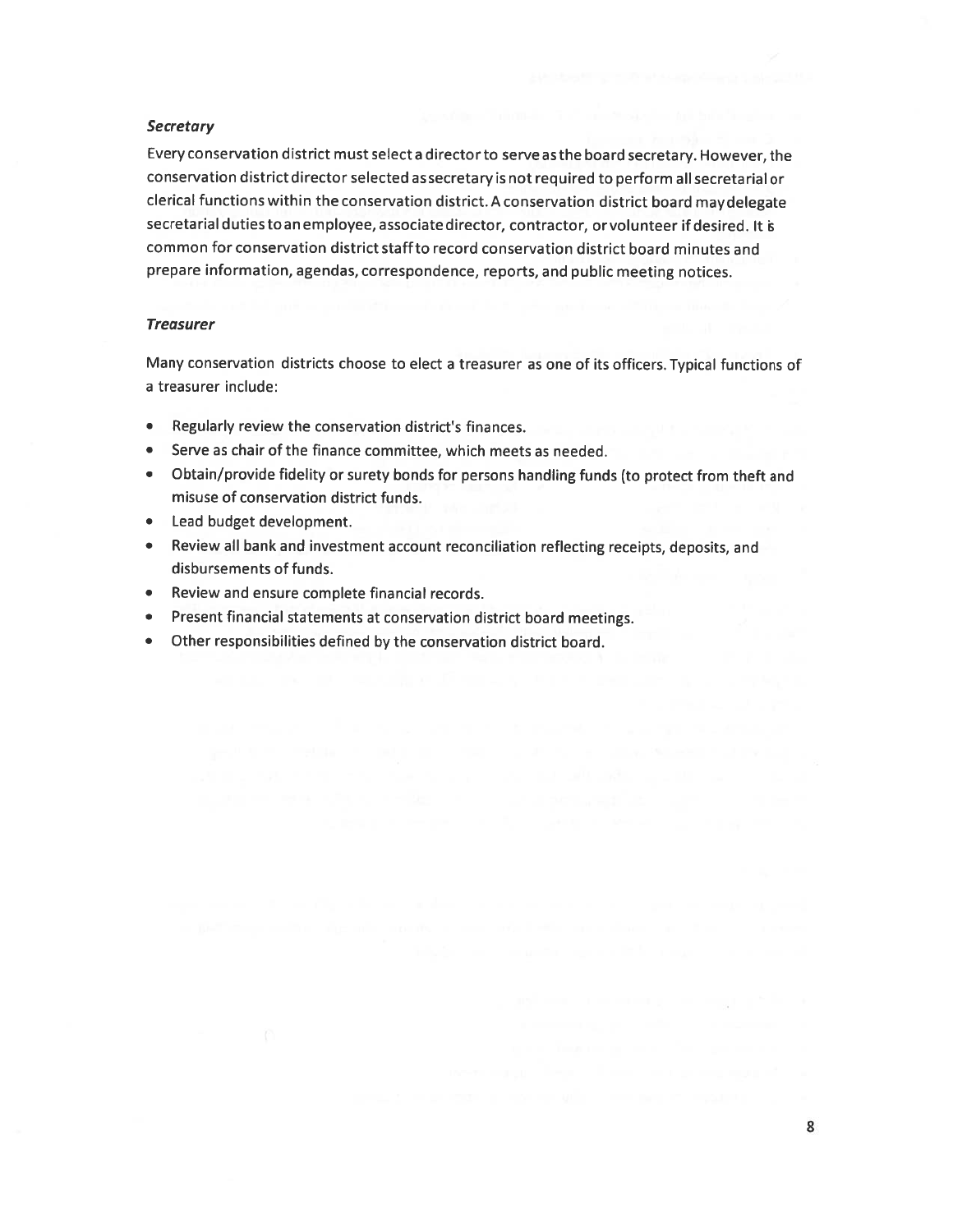# Exhibit A: Rules of Order for Board Meetings

These rules of order or procedure for conducting board meetings will allow board meetings to be informational, productive, efficient, and effective, ensuring that everyone is heard and timely decisions are made.

## Agenda

All meetings will have an agenda with <sup>a</sup> fixed order of business to include the following:

- 1. Call to order and establish <sup>a</sup> quorum
- 2. Adoption of agenda
- 3. Review and approval of minutes from last board meeting
- 4. Review of Treasurer's Report
- 5. Committee and staff reports (Diversity Equity and Inclusion Committee, Long Range Business Plan Steering Committee, staff presentation, etc.)
- 6. Unfinished business
- 7. New business
- 8. Announcements
- 9. Adjournment

### Taking Action with Resolutions and Motions

Resolutions are used to express opinions of the board or to approve an action such as a contract, the annual budget, or other major expenditure of funds. A resolution may also be used for the adoption of internal policies such as personnel rules.

Motions are <sup>a</sup> way to place <sup>a</sup> matter before the board for consideration. It is <sup>a</sup> procedural device rather than <sup>a</sup> written document. To introduce <sup>a</sup> new piece of business or propose <sup>a</sup> decision or action, <sup>a</sup> motion must be made by <sup>a</sup> board member. Motions may be postponed, amended or referred to <sup>a</sup> committee. The resulting motion must be seconded by another board member. After discussion, the board then votes on the motion with <sup>a</sup> majority (at least four elected board members) in favor needed to pass the motion.

#### Executive Session

The district board is authorized to meet in executive session (meetings closed to the public) in certain limited circumstances governed by ORS 192.660. Because violations of executive session provisions of public meeting law are subject to civil penalties and investigation by the Oregon Government Ethics Commission, the district uses an executive session checklist to ensure that they are in compliance with the law.

Generally executive sessions may be held for the following purposes:

- Employment of public officers, employees and agents
- Discipline of public officers and employees
- Performance evaluations of public officers and employees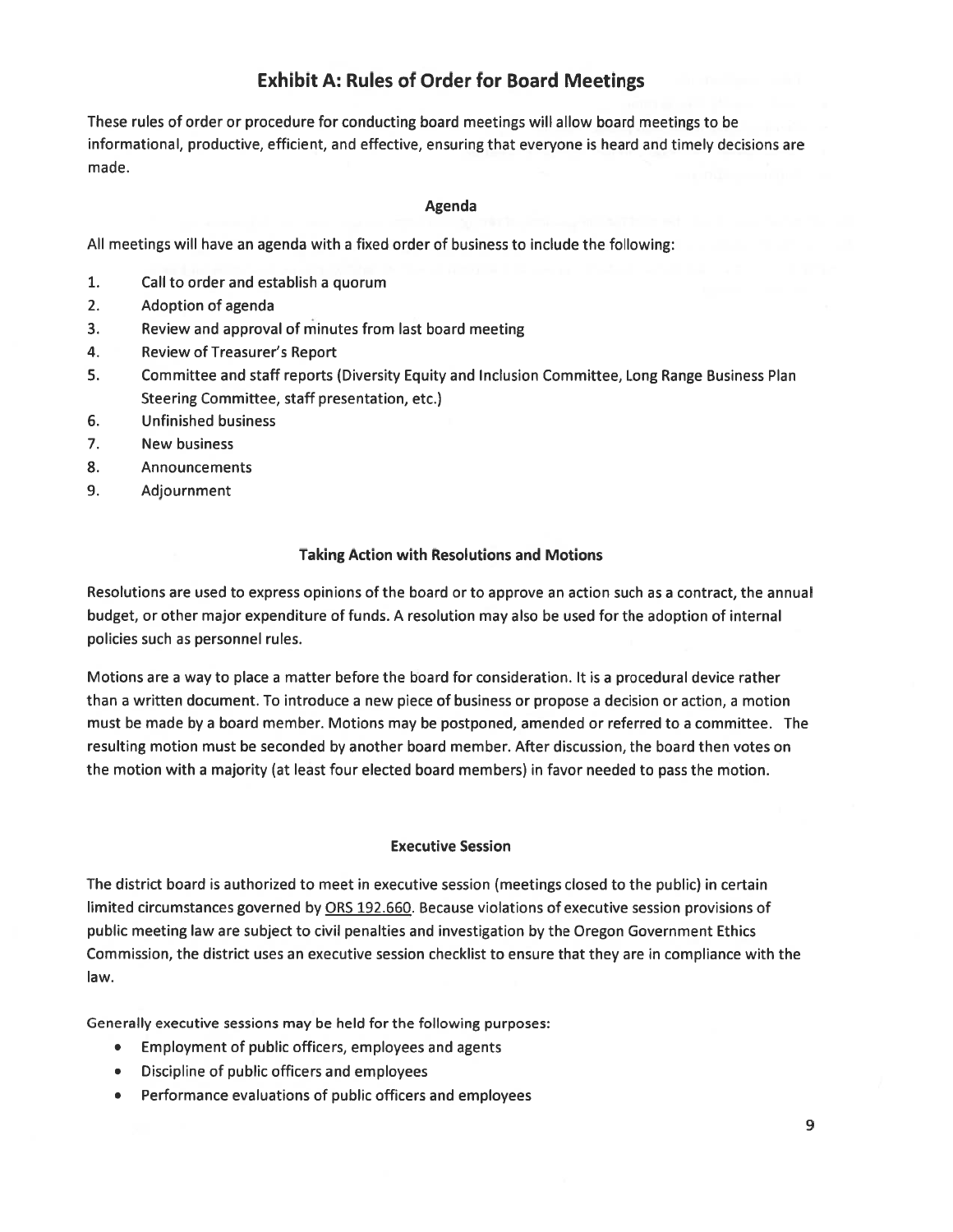- •Labor negotiations
- •Real property transactions
- •Consideration of exemp<sup>t</sup> public records
- •Consultation with legal counsel regarding litigation
- •Public Investments

No executive session may be held for the purpose of taking final action or decision, only <sup>a</sup> preliminary decision can be made. Executive sessions may be called during <sup>a</sup> regular meeting, special or emergency meeting for which proper notice has been <sup>g</sup>iven, or <sup>a</sup> noticed executive session can be held without being par<sup>t</sup> of another meeting.